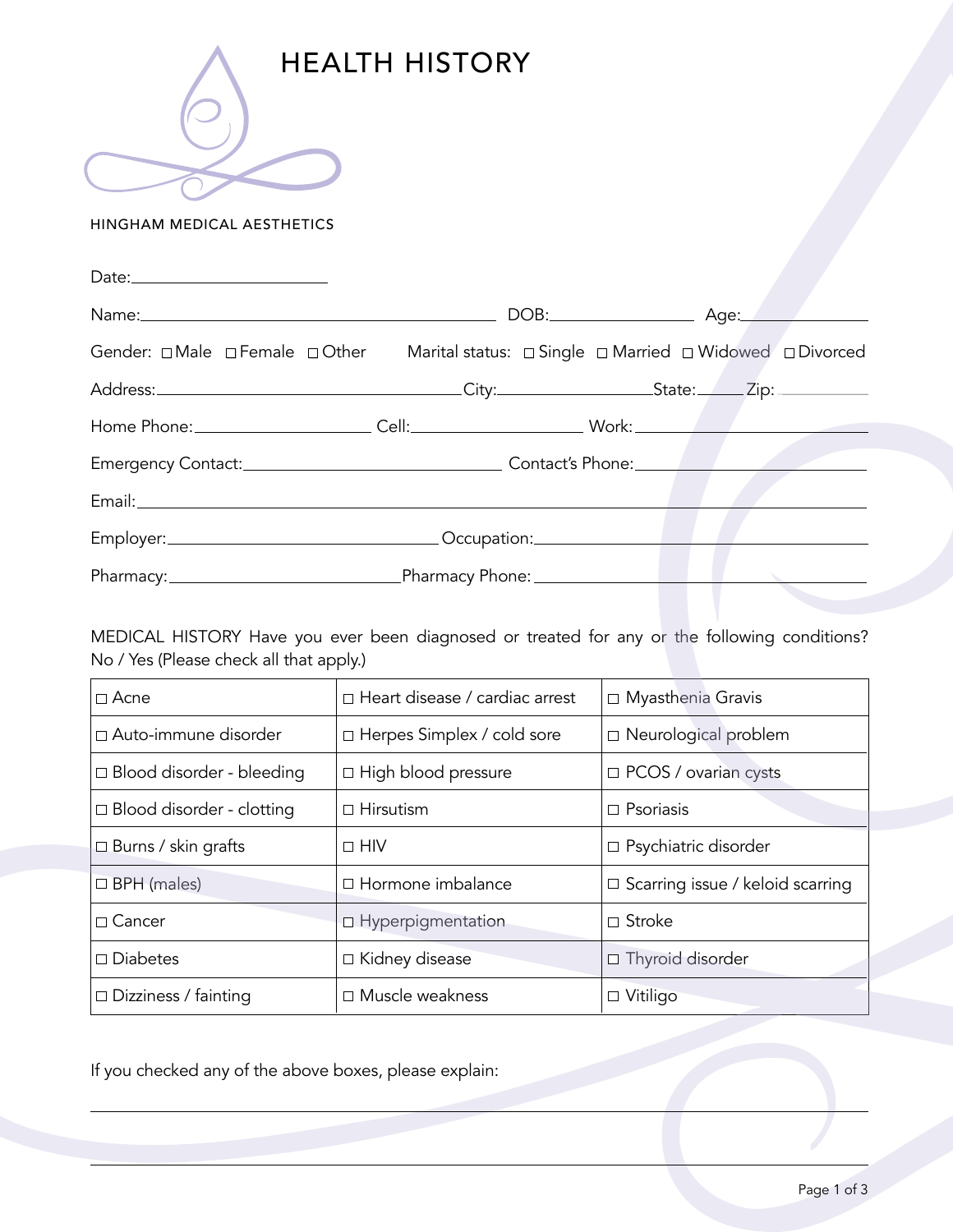| Are you currently pregnant, trying to conceive or nursing? |                 |                     |                  |                   |  |
|------------------------------------------------------------|-----------------|---------------------|------------------|-------------------|--|
| Do you smoke?                                              | $\square$ Never | $\Box$ Occasionally | $\Box$ Regularly | □ Frequently      |  |
| Do you drink alcohol?                                      | $\square$ Never | $\Box$ Occasionally | $\Box$ Regularly | $\Box$ Frequently |  |
| Sun Exposure history?                                      | $\square$ Never | $\Box$ Occasionally | $\Box$ Regularly | $\Box$ Frequently |  |
| <b>ALLERGIES</b><br>Medications:                           |                 |                     |                  |                   |  |
|                                                            |                 |                     | Reaction:        |                   |  |
| Food:                                                      |                 |                     |                  |                   |  |
|                                                            |                 |                     | Reaction:        |                   |  |
| Latex:                                                     |                 |                     |                  |                   |  |
|                                                            |                 |                     | Reaction:        |                   |  |
| Skin Sensitivities:                                        |                 |                     |                  |                   |  |
|                                                            |                 |                     | Reaction:        |                   |  |
| Have you ever experienced anaphylaxis? □ no □ yes          |                 |                     |                  |                   |  |

## **MEDICATIONS**

Please list your current medications:  $\Box$  no  $\Box$  yes

Please list your current over the counter (OTC) medications or vitamins and / or supplements:

Please list your current topical medications:

Please list your current cosmetic / derrnatologic product usage:

Have you received Accutane therapy in the last 12 months?  $\Box$  no  $\Box$  yes

Have you ever been treated with a neurotoxin (Botox®, Dysport®, Xeomin®)? □ no □ yes \_

Have you ever been treated with dermal filler (Juvederm®, Restylane®, etc)?  $\Box$  no  $\Box$  yes.